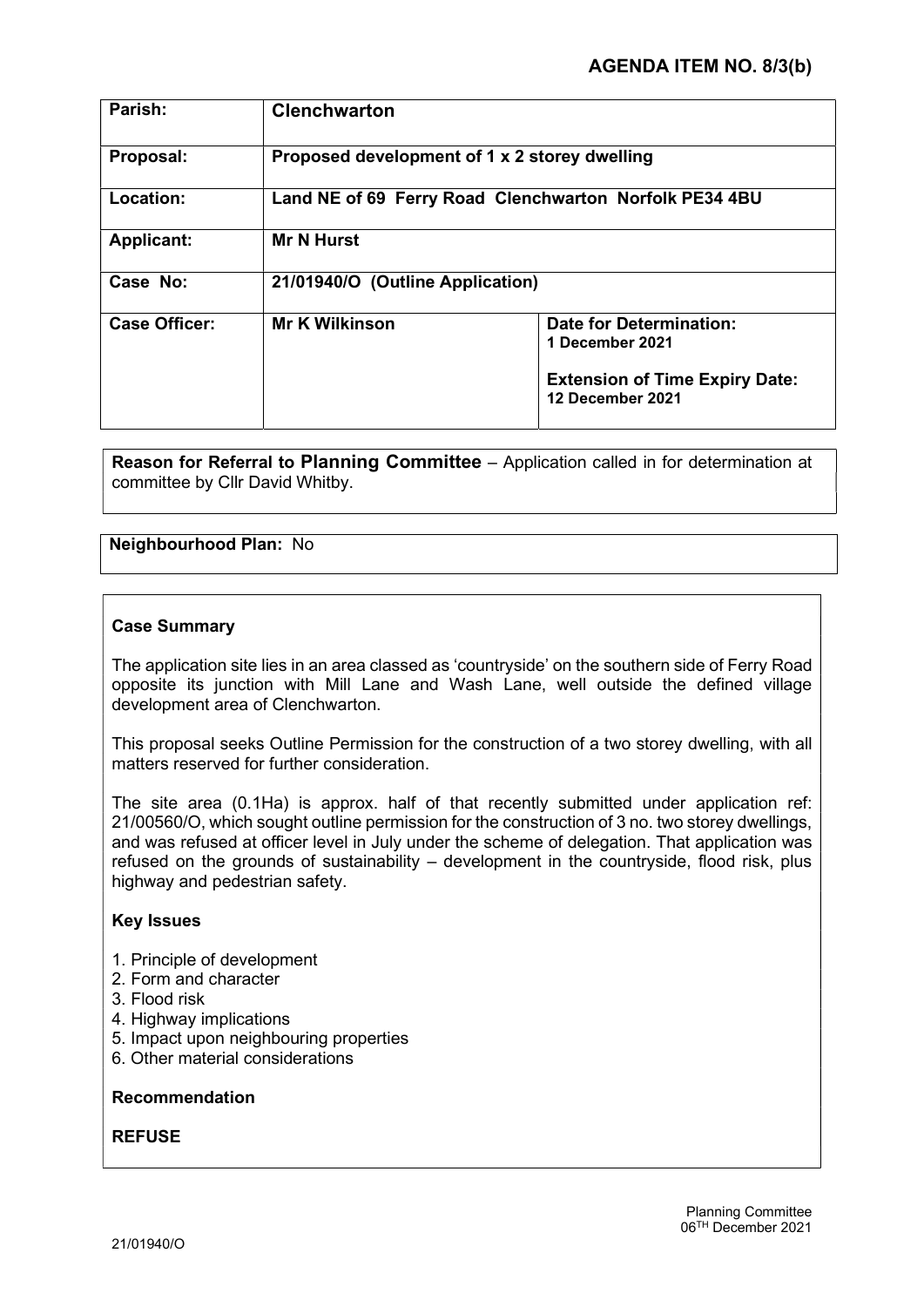# THE APPLICATION

The application site lies in an area classed as 'countryside' on the southern side of Ferry Road opposite its junction with Mill Lane and Wash Lane, well outside the defined village development area of Clenchwarton.

This proposal seeks outline permission for the construction of a two storey dwelling, with all matters reserved for further consideration.

Indicative plans accompanying the application show a single 4 bedroomed detached house facing northwards on the widest part of the reduced site, with a detached garage close to the corner and an access point in between (where the speed limit changes from 30 to 40mph).

#### SUPPORTING CASE

The agent has put forward the following statement in support of this proposal:

"This application has been submitted following the refusal of an outline application for 3 Dwellings. This was refused due to the site being in the open countryside, flood risk grounds and Highway issues.

We feel that a single dwelling in this location will not have a detrimental impact on the intrinsic character and local beauty of the area, in fact we believe it to have the opposite effect in tidying up a site that has been prone to fly tipping.

The Environment Agency have no objections to the proposals but recommend mitigation measures as proposed in the flood risk assessment are adhered to, the applicant is happy to proceed along those lines.

Norfolk County Council have no objection to a single dwelling on this site and the applicant is happy with Highways proposed conditions.

We feel that all three previous reasons for refusal have now been resolved through this application and we ask for your support in approving this development."

# PLANNING HISTORY:

M1845: Application Refused: 28/09/62 – Site for construction of 4 dwellings (Delegated decision)

M4509: Application Refused: 28/06/71 – Site for construction of 4 dwellings (Delegated decision)

M4510: Application Refused: 30/07/71 – Site for construction of 5 dwellings (Delegated decision)

21/00560/O: Application Refused: 06/07/21 - Proposed development of 3 no. 2 storey dwellings (amended description) – Delegated decision

#### CONSULTATIONS:

Parish Council: No comments have been received.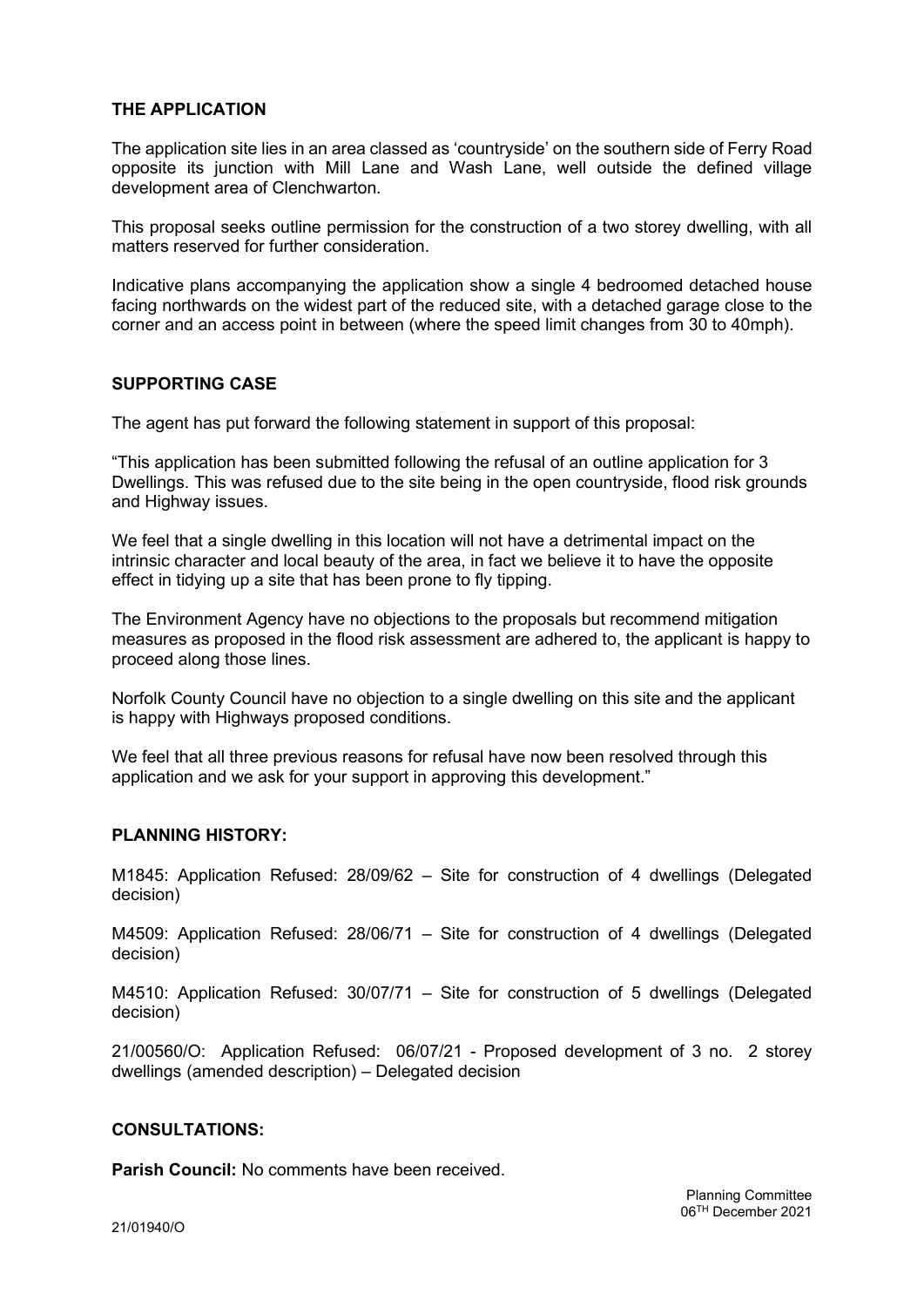# Local Highway Authority: NO OBJECTION

I am aware that this application site has previously been considered for development and we recommended that the site was not appropriate due to the absence of a dedicated safe footway provision. However, the level of pedestrian footfall from a single dwelling would be much lower as a result. On balance, I have no objection to the principle of the development at this all matters reserved stage. The applicant would however need to provide an appropriate design at a reserved matters stage to address the following points in accordance with the adopted standards:

- Visibility splays
- Access
- Parking provision and
- Turning.

# Environmental Health & Housing - Environmental Quality: NO COMMENTS

IDB: COMMENTS regarding Byelaw issues and condition regarding foul and surface water drainage details.

Environmental Agency: NO OBJECTION - subject to sequential testing and condition relating to mitigation measures recommended in site-specific Flood Risk Assessment.

District Emergency Planning Officer: NO OBJECTION - Because of its location in an area at risk of flooding, a flood risk condition is suggested for the occupiers to sign up to the Environment Agency's flood warning system and to prepare a flood evacuation plan.

# REPRESENTATIONS:

Original submission: TWO items of correspondence received raising OBJECTION on the following grounds:

- Over the last 2 to 3 years several vehicles have left the road in both directions as a result of excess speed and lack of vision on a blind bend. This section of road is notorious for speeding vehicles.
- Second application this year to develop this site albeit with reduction in numbers principle still applies.
- Outside the development boundary. Conflicts with Policy DM2 of the SADMPP.
- Council has a supply of housing sites over 6 years, excess of NPPF requirements. Clenchwarton has an allocation of housing in the Local Plan.
- Given the Council's position in terms of the housing land supply and allocations in Clenchwarton, the development is not necessary and would therefore be at an unacceptable risk of flooding, contrary to the NPPF and Policies CS01 and CS08 of the Core Strategy and DM1 of the SADMPP, which amongst other things seeks to direct development away from areas at risk of flooding.
- **•** Precedent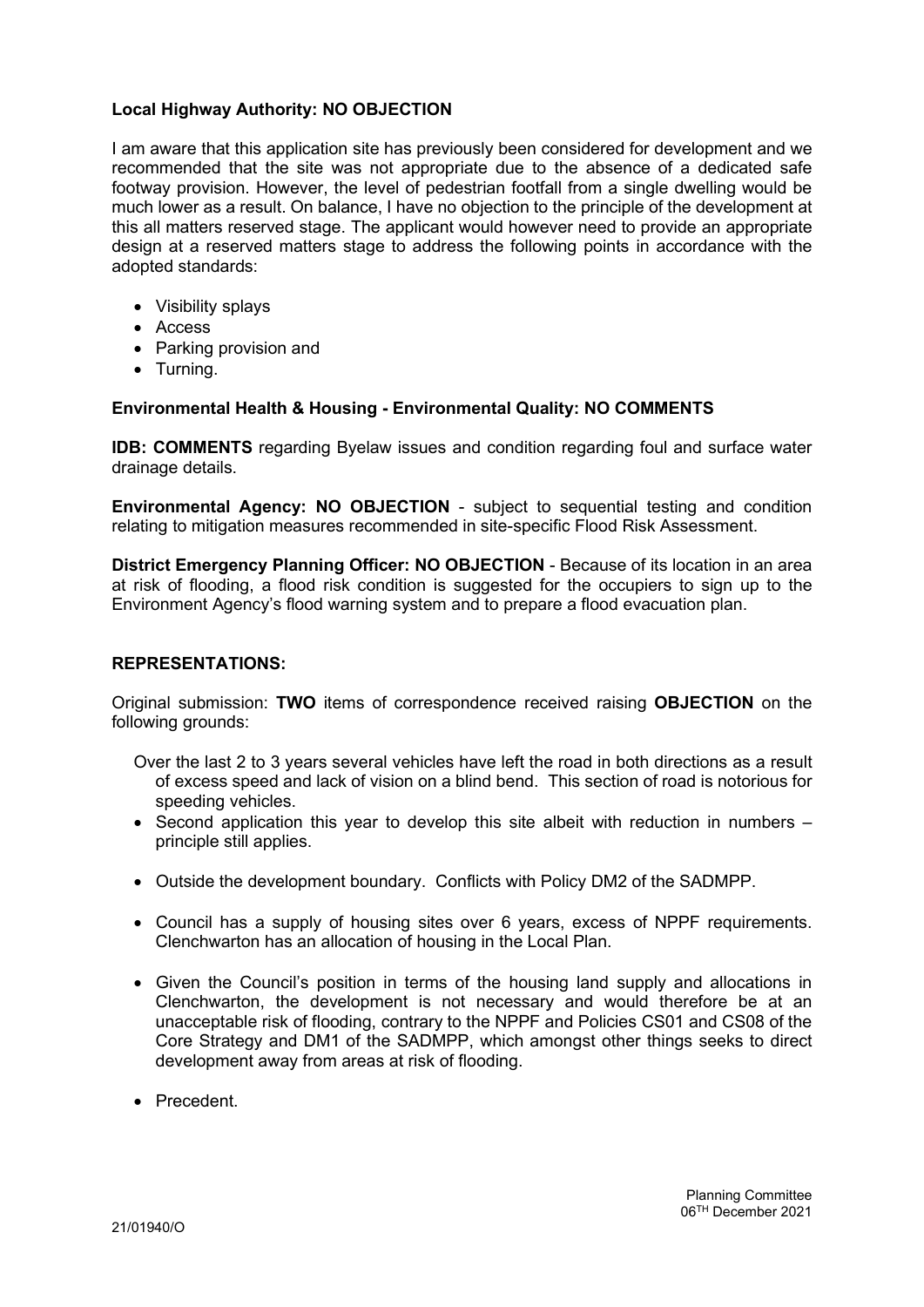- Site is a key contributor to the open character of this part of the street scene. Proposal would result in a loss of this space, to the detriment of the character and appearance of the area.
- The mitigation proposed in the flood risk assessment submitted in support of this outline planning application would require the proposed dwelling to be situated on raised land, considerably higher than the application site, which would be incongruous and result in the dwelling dominating this part of the street scene in the locality.
- The narrow section of Ferry Road transitions between 30 and 40mph speed limits and has a blind bend. There's a crossroad with Ferry Road, Mill Lane, Wash Lane opposite the application site.
- No footpath or street lighting along this section of Ferry Road.
- The visibility splay encroaches onto land outside of the applicant's control (appears to cross onto 69 Ferry Road).
- At the moment there is a mature hedge at the entrance of 69 Ferry Road, which results in traffic approaching the application site from the west being hidden until well into the required 43m SSD. It is therefore considered the proposal will result in an unacceptable increase in the potential for collision and personal injury at this point of access. In the absence of a traffic assessment to suggest otherwise or provide mitigation we would suggest the proposal is contrary to Policy CS11 of the Core Strategy and Policy DM15 of the SADMPP.
- The use of private car would conflict with local and national planning policy in encouraging to reduce traffic movements.
- Loss of privacy to 69 Ferry Road due to first floor windows in the rear and side (west) elevations of the property.
- Proposal conflicts with Policies CS01, CS02, CS06 and CS09 of the Core Strategy and Policies DM1 and DM2 of the SADMPP.

Amended scheme: No responses at the time of writing.

# LDF CORE STRATEGY POLICIES

- CS01 Spatial Strategy
- CS06 Development in Rural Areas
- CS08 Sustainable Development
- CS11 Transport

#### SITE ALLOCATIONS AND DEVELOPMENT MANAGEMENT POLICIES PLAN 2016

- DM1 Presumption in Favour of Sustainable Development
- DM2 Development Boundaries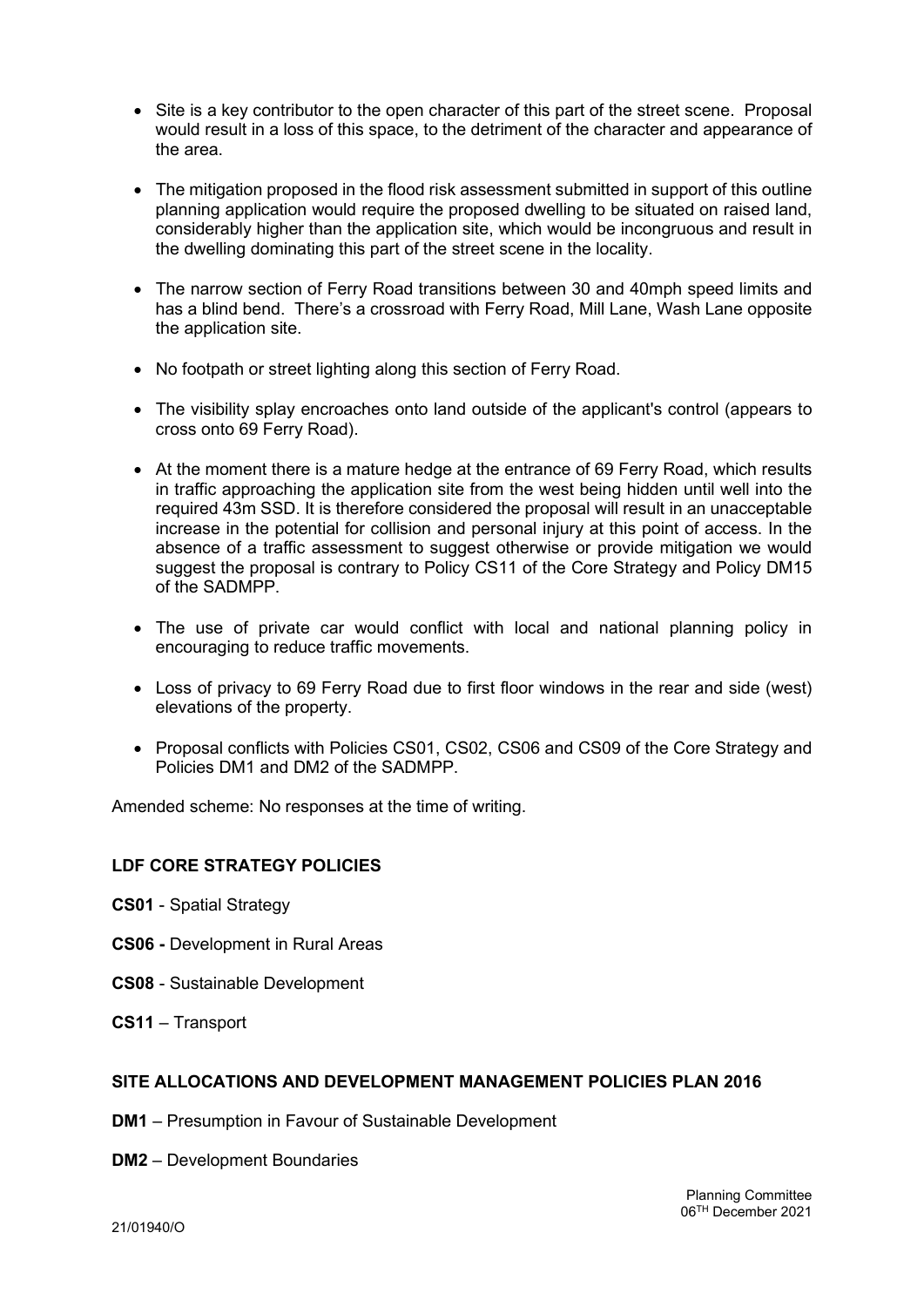## DM15 – Environment, Design and Amenity

#### NATIONAL GUIDANCE

National Planning Policy Framework (NPPF) Planning Practice Guidance (PPG)

## PLANNING CONSIDERATIONS

The key considerations in assessing this application are as follows:

- 1. Principle of development
- 2. Form and character
- 3. Flood risk
- 4. Highway implications
- 5. Impact upon neighbouring properties
- 6. Other material considerations

#### Principle of Development:

The application site lies within the countryside as defined by the Core Strategy (CS). It is situated outside the defined Development Area of Clenchwarton which lies approx. 650m westwards along Wash Lane and 670m south-westwards to Main Road. Clenchwarton is designated as a Key Rural Service Centre in the Core Strategy and benefits from a range of facilities including surgery, school, bus route, post office, pub, church and other employment and retail uses. Clenchwarton is identified as having the potential to accommodate growth to sustain the wider rural community with three allocations for residential development in the SADMPP.

Policy CS06 of the Core Strategy 2011 (CS) states that 'beyond the villages and in the countryside, the strategy will be to protect the countryside for its intrinsic character and beauty, the diversity of its landscapes, heritage and wildlife, and its natural resources to be enjoyed by all. The development of greenfield sites will be resisted unless essential for agricultural or forestry needs.'

The proposed house is not identified as being associated with agricultural or forestry needs, or for any other appropriate development as listed within Policy DM2 of the SADMPP. The proposal would involve the loss of a manicured grassed area of open land that offers an important gap in development along Ferry Road, and contributes to the intrinsic character and beauty of the countryside. The site is described as 'garden/allotment' land on the application forms, however it does not appear to be directly associated with a specific dwelling in this immediate locality. Aerial photography shows that the site was hedge lined and contained trees historically but was cleared some time between 2016-18. Its use as 'garden' may therefore be unauthorised. This does not however significantly affect the assessment of this proposal.

Furthermore, the Council recorded in the Housing Delivery Test: 2020 Results (25/1/2021) as having a 7.96 year housing land supply, which is well above the 5 year supply of housing land requirement. Therefore, it is considered there is no justified reason for the proposal to not accord with the relevant policies within the development plan.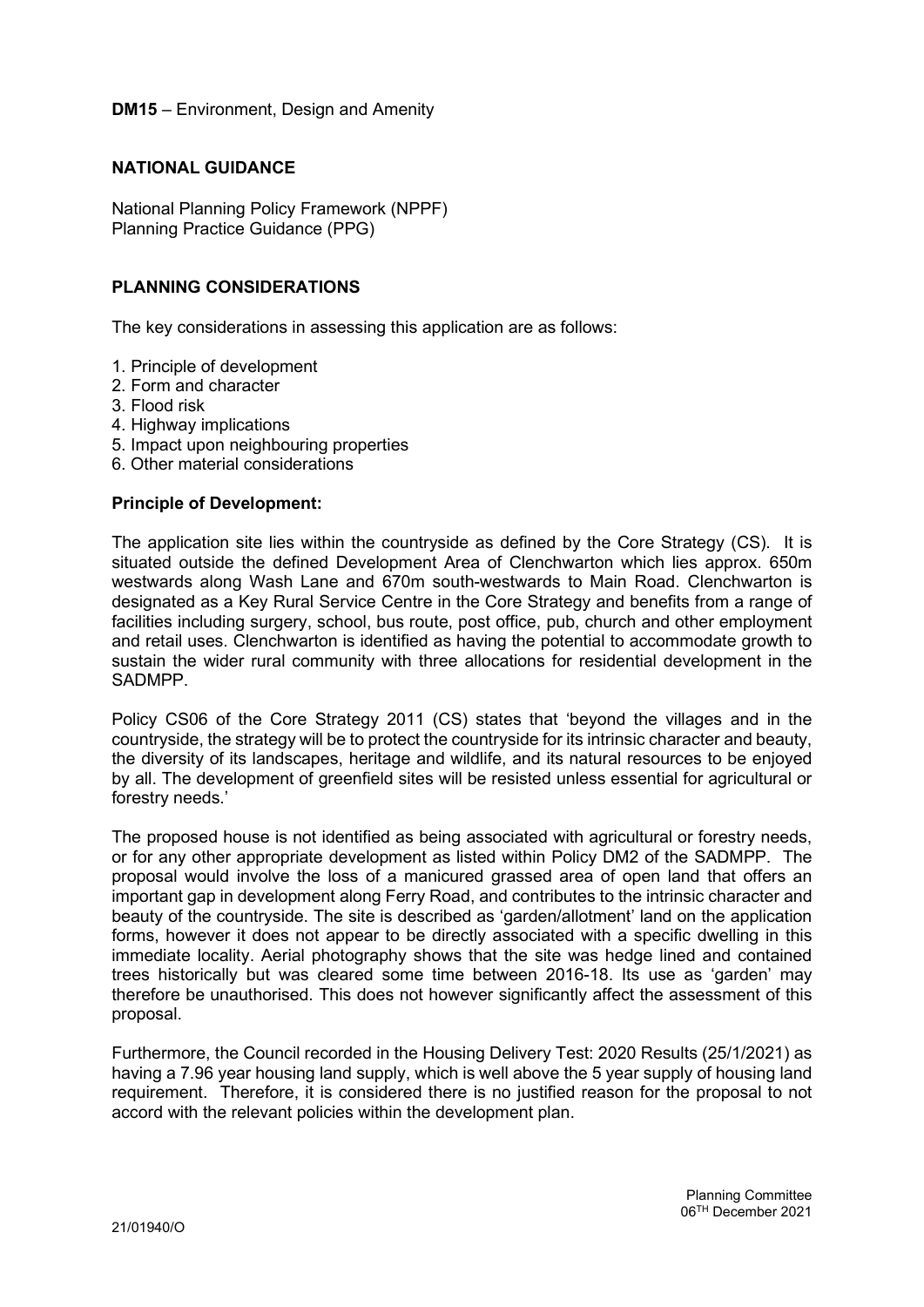Given that the proposed site is defined as within the countryside by the CS, the proposed development would fail to accord with Policies CS06 and CS08 of the CS, and Policy DM2 of the SADMPP.

# Form and Character:

This application seeks outline consent with all matters reserved, therefore the proposed development's appearance, access, landscaping, layout and scale would be addressed at the reserved matters stage. It is however important that the proposal harmonises with the character and appearance of the surrounding area.

Although the application site is near to a cluster of houses on Ferry Road, the site itself is within the countryside. The grassed site offers an area of spaciousness with views across the site towards mature trees and hedgerows by the rear and side boundaries. This offers a valuable gap in development which contributes towards its rural character and countryside setting.

The earlier proposal under application ref: 21/00560/O sought outline permission for three dwellings, with an indicative plan for three large, detached houses with detached garages spread across the site and around the corner. This current proposal shows a single large detached house facing northwards on the widest part of the reduced site, with a detached garage close to the corner with an access point in between.

Whilst the site area has been reduced and the eastern half of the overall land is proposed to be an orchard (agricultural use not requiring planning permission), it is clear that the introduction of even a single detached two-storey dwelling and garage, would alter the existing spacious character and appearance of the site with the introduction of built form and residential paraphernalia.

There are flood risk implications which will be explored below, however mitigation measures indicate that the Finished Floor Level of the dwelling would have to be elevated by some 1.4m above existing ground level. This would have significant implications regarding the scale and mass of the building compared to others in this locality and compound the adverse effects upon the appearance and character of this rural site/area.

Furthermore, the extent of urbanisation of the site would harm the character and appearance of the site and the surrounding area. However, as the proposal is for outline planning permission, the appearance, landscaping, layout and scale of the proposal would be addressed at the reserved matters stage.

It will be noted from the History section above, that attempts to develop this parcel of land have been made dating back to the early 1970s. Whilst planning policies have changed over the decades, the site remains designated as being in the countryside, so the principle of development remains unacceptable in policy terms.

# Flood Risk:

Paragraph 158 of the NPPF explains how development should not be permitted if there are reasonably available sites appropriate for the proposed development in areas with a lower probability of flooding.

The application site lies within Flood Zone 3a, an area with a high probability of flooding that benefits from flood defences. The Flood Risk Assessment (FRA) accompanying this application, refers to the three allocated sites for development of housing in the Local Plan having a similar level of flood risk to the application site. Indeed, the whole of the village lies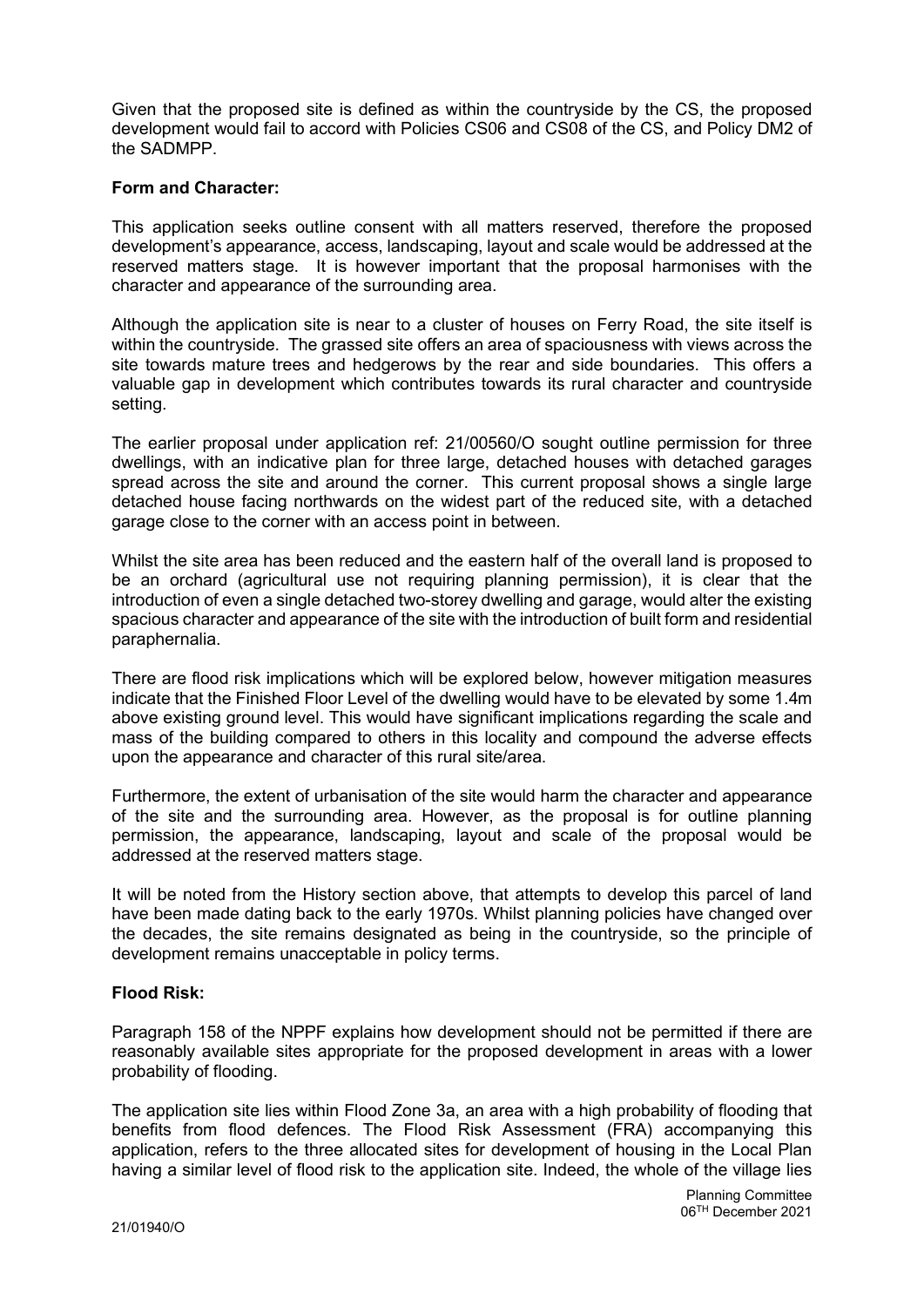within Flood Zone 3a. It concludes that there are no available sites within Clenchwarton that offer a lower level of flood risk with respect to the Sequential Test. Whilst Sequential Testing is passed the proposal must also pass Exception Testing.

Paragraphs 159, 160 and 161 of the NPPF refers to the Exception Test, which is when development is not able to be located in a zone with a lower risk of flooding. The Exception Test requires consideration of sustainability benefits of the proposal, and that the development would be safe and residual risks managed. The site-specific FRA highlights that Clenchwarton is a Key Rural Service Centre, due to its facilities and potential to accommodate growth, and it proposes flood mitigation methods for the proposed development. Mitigation measures proposed are such that the Finished Floor Level (FFL) of the dwelling would be elevated by some 1.4m above existing ground level, with 0.6m of flood resistant construction (flood boards) above FFL. So the property could be made safe for its lifetime and that part of the Exception Test is passed. The EA raises no objection regarding the FRA.

However, both parts of the Exception Test must be passed in order to comply. With regards to 'sustainability benefits to the community that outweigh flood risk', the site itself is within the countryside and is located around 650m from Clenchwarton's development boundary. There are no footpaths or street lighting by the application site and therefore future residents would be highly reliant on private vehicles to reach services and facilities. Furthermore, the proposed urbanisation would harm the character and appearance of the application site, which contributes to the countryside setting. It is recognised that the proposal would provide a minor provision of housing for the local area, however, this single unit would not offset the harm and there would be a lack of sustainability benefits to the community that would outweigh the flood risk. Additionally, there are no material reasons to justify the development in this location.

Accordingly, the proposal would be unacceptable with respect to flood risk and it would fail to comply with the requirements of the PPG, the NPPF, Policies CS01, CS08 of the CS and Policy DM1 of the SADMPP.

# Highway Implications:

This outline application has all matters reserved including means of access.

The plans provided are indicative only and therefore could change. The earlier application for three dwellings was opposed by the Local Highway Authority, however this scheme for one dwelling has attracted their response as follows:

"I am aware that this application site has previously been considered for development and we recommended that the site was not appropriate due to the absence of a dedicated safe footway provision. However, the level of pedestrian footfall from a single dwelling would be much lower as a result. On balance, I have no objection to the principle of the development at this stage. The applicant would however need to provide an appropriate design at a reserved matters stage to address the following points in accordance with the adopted standards:

- Visibility splays
- Access
- Parking provision and
- Turning

Whilst the number of dwellings has reduced, the site remains some considerable distance away from services within the village.

Notwithstanding the concerns raised by third parties, the LHA opines that the proposed development could be accessed in a safe manner subject to details to be submitted as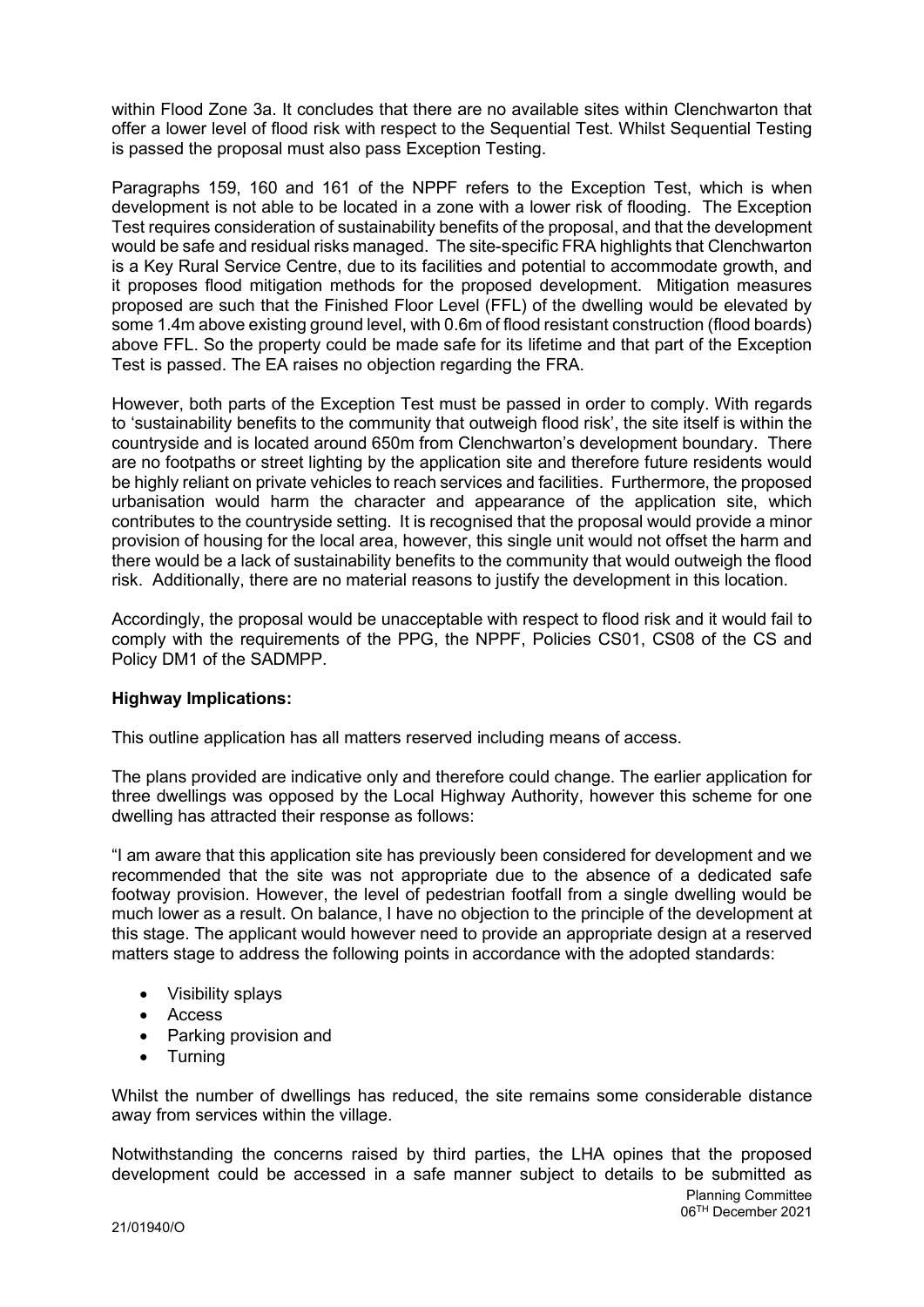reserved matters. The proposal could meet the requirements of the NPPF and Policy CS11 of the CS.

#### Impact upon Neighbouring Properties:

Representations have raised concerns over potential harm to neighbours' living conditions, including loss of privacy. The siting of the house and the elevation of its FFL would need to be handled very sensitively. However, there would appear to be sufficient space to accommodate a dwelling on the site, designed to avoid harm to nearby properties' living conditions.

As the plan is indicative this would be fully assessed at the reserved matters stage, when there is detailed information on the appearance, means of access, landscaping, layout and scale of the development.

#### Other Material Considerations:

A representation is concerned with the precedent of the development. However, each scheme is assessed on its individual merits and is assessed against the development plan.

The IDB raises comments regarding byelaw issues and drainage – the latter could be secured via condition. Environmental Quality raise no comments with regards to contamination. Whilst our Emergency Planning Officer recommends a condition covering signing up to the EA's Flood Warning System and preparation of a flood evacuation plan, however this is usually covered by an informative note on planning decisions due to concerns regarding the tests applied to the use of conditions and enforceability.

#### Crime and Disorder:

The proposal would not give rise to any significant issues relating to crime and disorder.

# CONCLUSION:

The application site lies within the countryside which has seen attempts to develop it for residential purposes since the early 1970s. In the interim decades planning policies have changed, however the site remains as countryside.

The principle of development would conflict with the development plan as the site lies within the countryside, the scheme would also be unacceptable with respect to flood risk as the proposal would fail to meet the requirements of the Exception Test as it would not provide wider sustainability benefits to the community that outweigh the flood risk.

The proposal fails to accord with the provisions of the NPPF, PPG, Policies CS01, CS06 & CS08 of the Core Strategy (2011) and Policies DM1, DM2 & DM15 of the Site Allocations & Development Management Policies Plan (2016) and is duly recommended for refusal.

#### RECOMMENDATION:

REFUSE for the following reason(s):

 1 The application site is designated as within the countryside by the Core Strategy (2011). As the proposal is for open market housing within the countryside, it would not accord with the development plan. Furthermore, it would result in the loss of an important gap in development along Ferry Road, which contributes to the intrinsic character and beauty